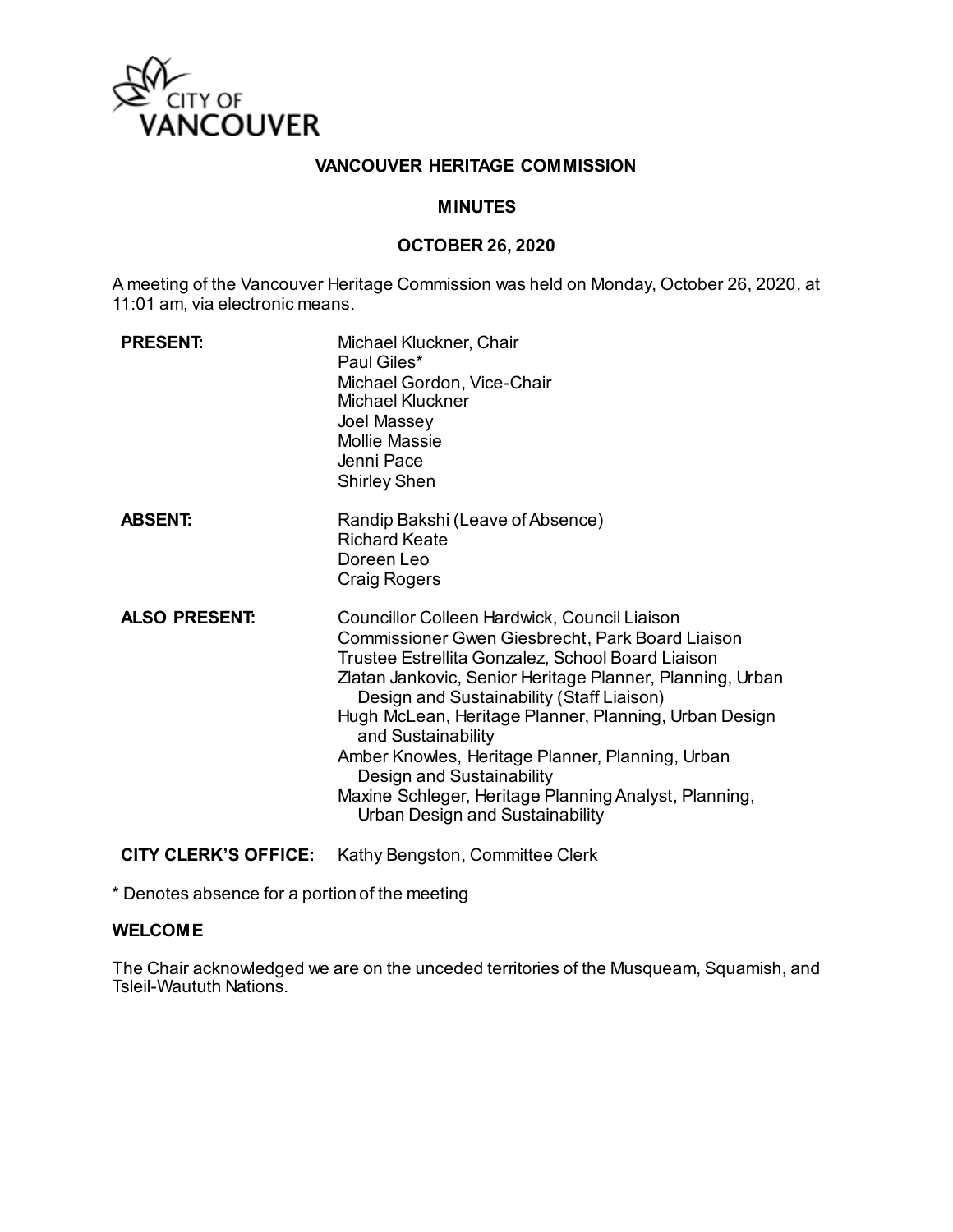## **Approval of Minutes**

MOVED by Commissioner Massie SECONDED by Commissioner Gordon

> THAT the Vancouver Heritage Commission approve the Minutes from the meeting of Monday, October 5, 2020, as circulated.

CARRIED UNANIMOUSLY

### **Leave of Absence Requests**

MOVED by Commissioner Massie SECONDED by Commissioner Gordon

> THAT the Vancouver Heritage Commission approve leaves of absence for Commissioner Bakshi, for today's meeting, and for Commissioner Shen for the November 16, 2020, meeting.

CARRIED UNANIMOUSLY

### **1. 1685 Nelson St. – Marshall Smith Residence VHR "B" (proposed) DP-2018-00781**

An application has been received to retain and rehabilitate the Marshall Smith Residence, a residential building at the corner of Nelson Street and Bidwell Street in the West End. The building is proposed to be added as a "B" listing on the Vancouver Heritage Register. The Marshall Smith Residence is a two-and-a-half storey residential building built in 1908. It is valued for its Colonial Revival Style with Edwardian features, its evolution reflecting that of the development of the West End, and as one of the few remaining large residences of the West End.

The proposal is for the construction of a modern addition to the southeast of the heritage house. The development will include four units within the heritage house and its addition. Further proposed work includes replacing some existing windows with in-kind wood windows, reconstruction of the concrete-block foundation with addition of a below grade garage, and retaining existing heritage cladding and features, replacing in-kind where needed.

The heritage building will be added to the Vancouver Heritage Register as a 'B' listing and receive long-term protection through a Restoration Covenant that will both ensure the restoration strategy for the building and also require issuance of a Heritage Alteration Permit for any changes to the exterior. This Covenant will be registered on title in perpetuity. The development is within the permitted conditional FSR of the RM-5A zoning, but is seeking a site area relaxation to 55% from 50% maximum permitted and a side yard setback relaxation to 2.1m from 2.4m minimum permitted.

#### **Issues:**

- Compatibility of addition
- Interventions to the heritage building: reconstructing foundation, addition of garage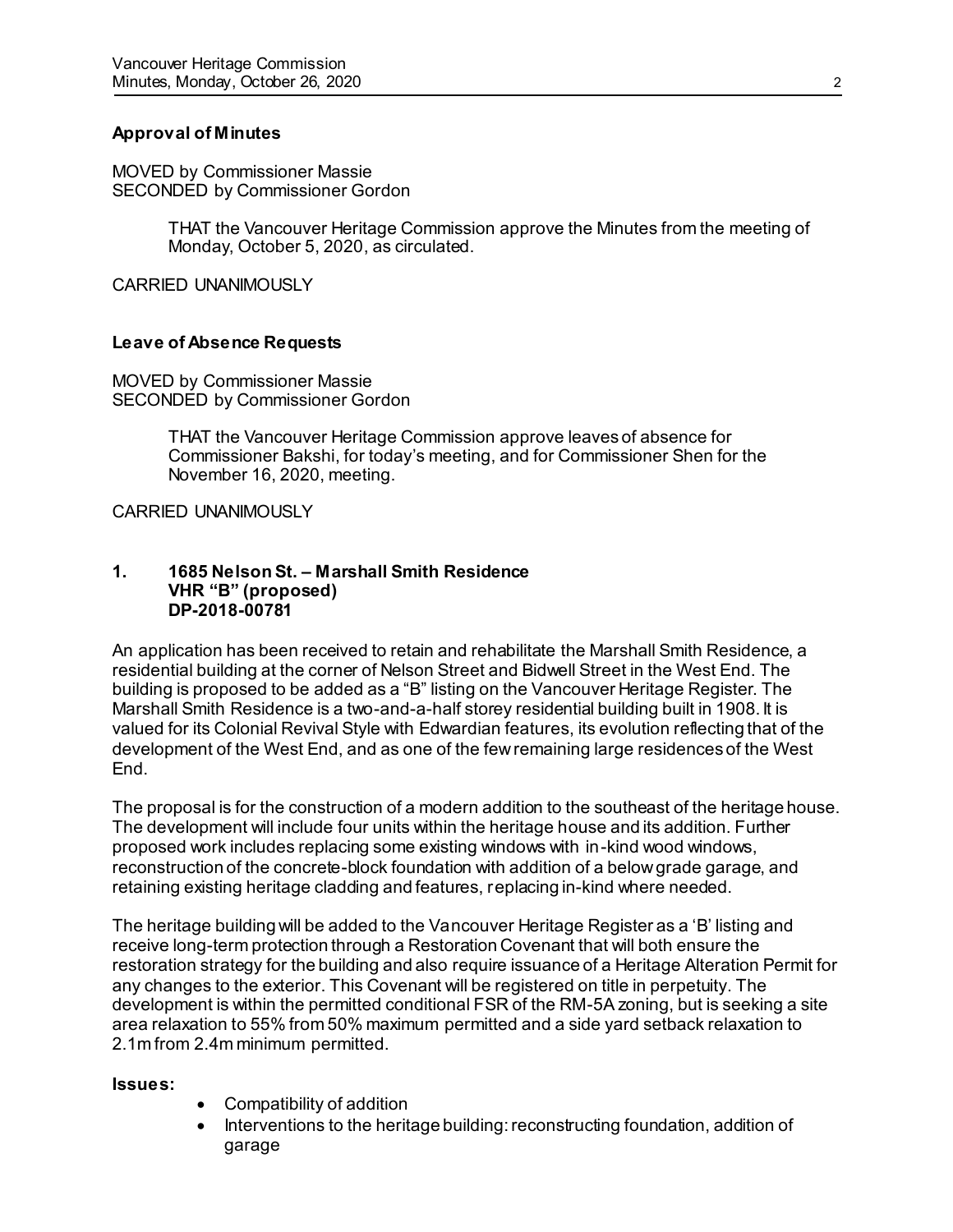- **Applicant:** Alexandre Ravkov, Project Designer, Alexandre Ravkov Inc. John Atkin, Heritage Consultant, John Atkin History & Research Evan Sangha, Owner, Miraval Properties Inc.
- **Staff:** Amber Knowles, Heritage Planner, Planning, Urban Design and Sustainability Kevin Spaans, Development Planner, Planning, Urban Design and Sustainability

Staff and the applicant provided an overview of the application and responded to questions.

MOVED by Commissioner Gordon SECONDED by Commissioner Massey

#### **WHEREAS**

- 1. The building known as the Marshall Smith Residence is proposed to be added to the heritage register as a "B" on the Vancouver Heritage Register; and
- 2. A proposal has been received for the construction of a modern addition on its southeast corner; and
- 3. The proposed work will retain existing heritage cladding and features, as well as replacement of existing windows with in-kind wood windows and the reconstruction of its concrete block foundation; and
- 4. The proponents seek a site area relaxation to 55% and side yard setback relaxation to 2.1 metres.

#### THEREFORE BE IT RESOLVED

- A. THAT the Vancouver Heritage Commission (the "Commission") supports the project in principle, including the relaxations in 4) above, and the Conservation Plan as presented, especially supporting the items in 3) above.
- B. THAT the Commission supports the addition of the heritage building to the heritage register.
- C. THAT the Commission requests design development on the project, specifically noting:
	- a. the incompatibility of the materials and colours of the western 1/3 (the "dormer") of the addition and the awkward transition from it to the historic building;
	- b. window design and the wall-window ratio on the eastern two-thirds of the addition compared with the heritage building;
	- c. the use of aluminum windows on the addition;
	- d. the lining up of the floor levels between the addition and the historic building.